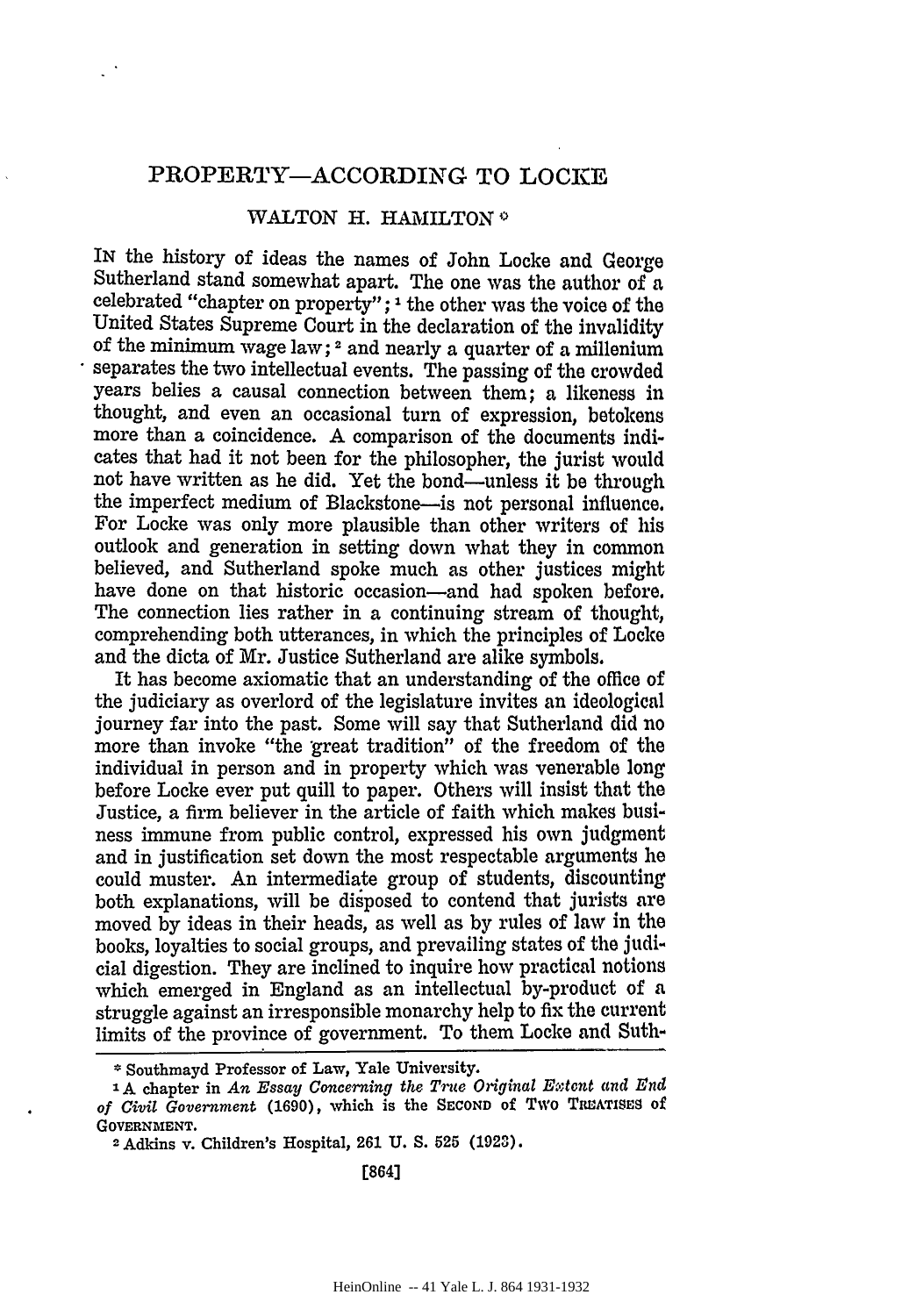erland are convenient pegs whereon to hang an explanation-or perhaps only a speculation-about the place of seventeenth century ideas in a twentieth century judicial process.

The literature of law, of politics, and of constitutional history holds many fragments of this still half-told tale. The appearance of a book about property in the eighteenth century<sup>3</sup> is to be hailed as an installment of that dramatic story rather than as the God-sent narrative. The author is a student of social ethics and of public affairs rather than a political theorist or a lawyer. He takes little interest in the erudition built around "real property'' and the subtleties which make up "personalty"; the pleasing perplexities of "covenants which run with the land" and of ~'the rule in Shelley's case" lie beyond the orbit of his thought. He gives almost no account of the changes in form and the transformation of functions which the coming of industrialism brought to ownership. His pages are barren of a Hohfeldian analysis of the wousin called property into the conglomerate mass of rights, duties, privileges, and immunities which make it up. Instead, the subject of his essay is the property of public law; it is the imponderable in whose name the affairs-especially the pecuniary affairs-of men are put beyond the reach of the government. In spite of the limitation in the title to the eighteenth century, the account begins with the Middle Ages and comes down to the present day. And, although it has "special reference to England and to Locke," a procession of philosophers and statesmen is passed in review, a digression upon France serves for contrast, and a chapter upon America allows the heritage of ideas to pass into our constitutional law. In these pages abstraction does not beget abstraction. in apostolic succession; on the contrary the emerging philosophy of property is consistently related to the stirring march of events and the circumstances of industrial life. Some notice, even, is taken of the changing fortunes of political systems and of the common sense of the various periods through which the narrative runs.

In the Middle Ages the stage was not set for the obtrusion of individualistic notions into the social theory of property. The ways of thought, rather than the activities of the folk, were against it. Then, as now, men were disposed to use a strong arm, cunning mind, or strategic position to help themselves and to do as they pleased with their own; and doubtless a multitude of facts could be assembled in support of a doctrine of privacy of ownership. But, as in other periods, the actualities were not in strict accord with the idealized picture of the prevailing system

0

<sup>&</sup>lt;sup>3</sup> Property in the Eighteenth Century. By Paschal Larkin. Dublin and Cork: Cork University Press, Educational Company of Ireland, Ltd. 1930. pp. xi, 252.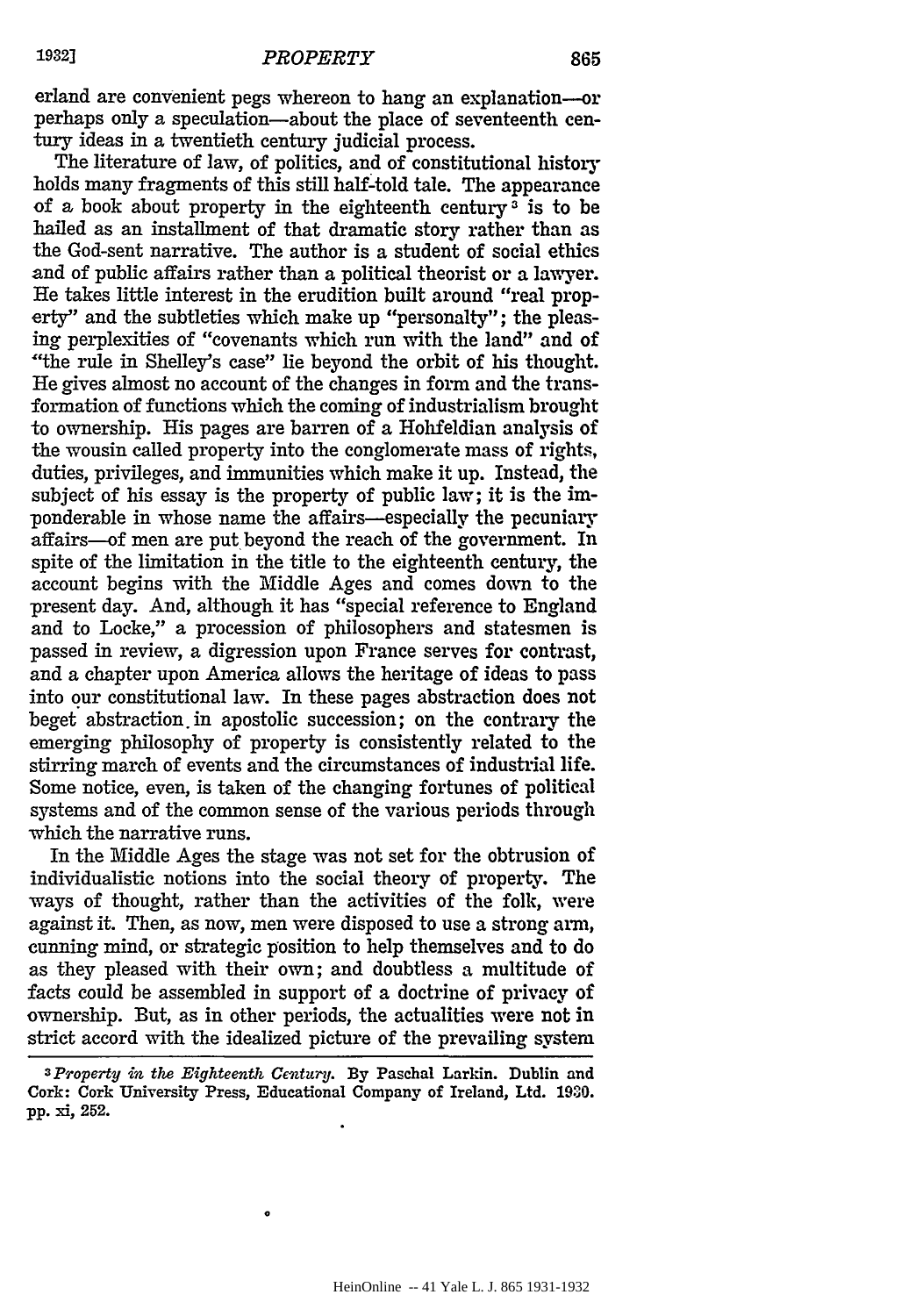which contemporary writers set down in manuscript.<sup>4</sup> To the people of the age, salvation was a necessity of life, and the church's control of the keys of heaven enabled it within limits to impose its will upon temporal affairs. Moreover, the church enjoyed a monopoly of learning and lorded it over the realm of mind. The needed explanation of office and order in society could be furnished only by priests and monks; it could be contrived only out of the stuff of Christian doctrines.

Institutions might go astray,—but the church dominated speculation, and its scheme of values found expression in apolo· getic literature. All good Christians were severally members one of another; the community was a single organic whole. The de· nial of "the world, the flesh, and the devil" robbed wealth of any inherent goodness; "exterior goods" were to be justified only from their "character of things useful to an end." Temporal things were "subject to man" that he might "use them for his necessity"; but he was not to "set up his rest in them or be idly solicitous about them." He might have and hold as much of "external riches" as was essential "to his life according to his rank and condition." But, even though "goods of fortune" served as "instruments to acts of virtue," the fortunate man ought not to keep "beyond the due amount," for ''one cannot have super· abundance without another being in want." $\delta$  Thus, in doctrine, the well-to-do were stewards of the possessions with which they had been blessed by Providence. By reason of God's favor the fortunate man might easily discharge his obligation as his brother's keeper.

In the explanations set down in books, the idea of trusteeship permeated all the institutions of secular ownership. The fief gave support to the warrior in return for his service of protection; feudal tenure was conditional and contingent; in its terms "lib· erties" were always associated with responsibilities. The village commons and the open-field system were as much the genuine property of the village folk as the common· altar and common prayer; they remained as an expression of neighborhood solidarity until well into modern times. Even after obligations began to wane and men of property began to talk glibly of their indi· vidual own, the communal idea lingered on. The most reputable of religious and political writers defended the right of the in-

<sup>4</sup> It would be interesting, and probably not very difficult, to superimposo an individualistic theory upon the mediaeval social order. The oxorciso, like all of its kind, would involve a careful selection of materials, their neat articulation into an account, and real artistry in the use of light and shade. A comparison of a consciously formulated synthesis with tho un· consciously idealized picture of contemporaries would throw light alike upon the culture described and the intellectual process of description.

<sup>5</sup> AQUINAS, SUMMA THEOLOGICA, ETHICUS, II, II, questions CXVIII, and CXXIX, Ricaby translation (2d ed. 1896) Vol. II, 233-4, 261-2, 265-7.

•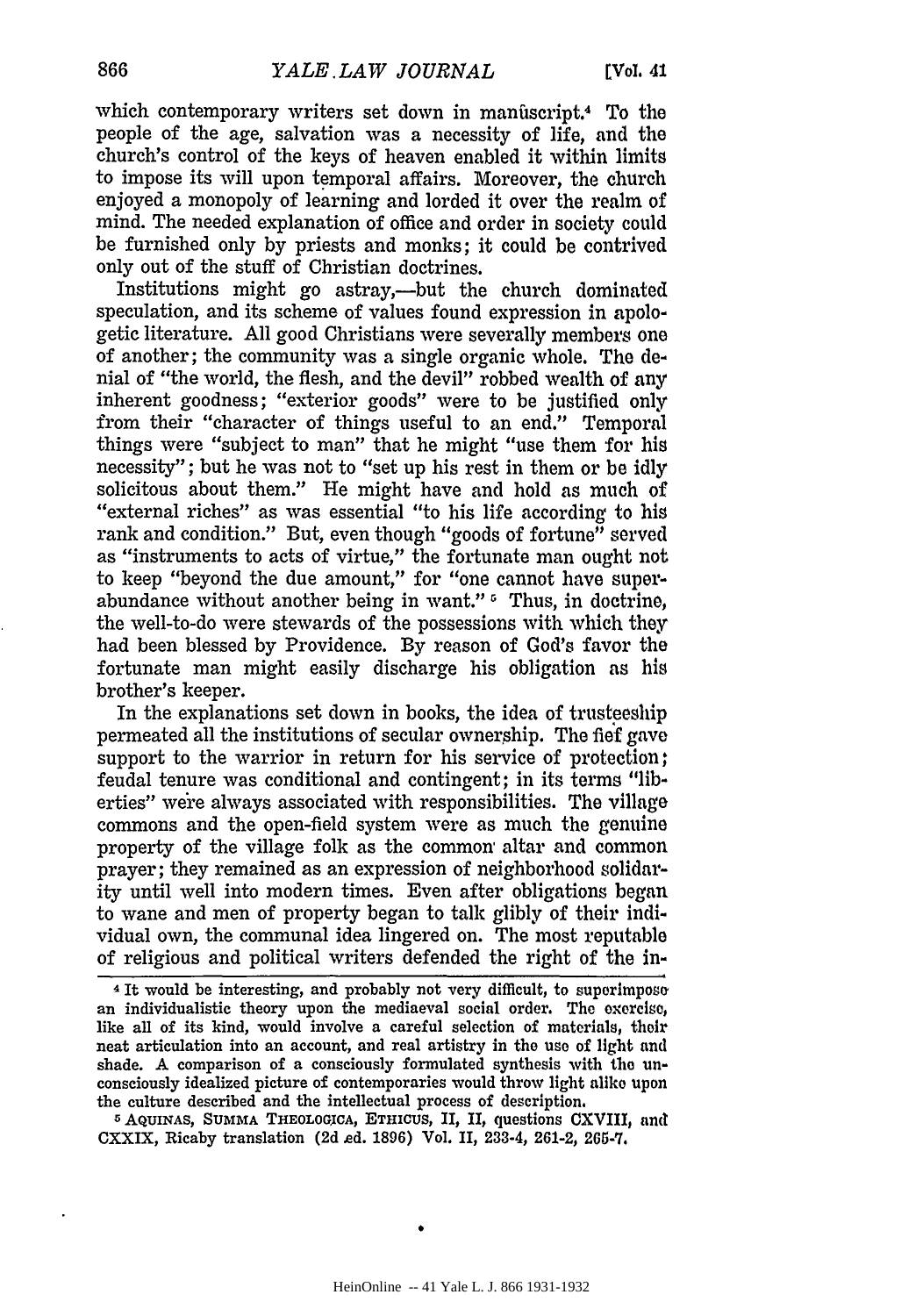digent to help themselves to the necessities of life. When eventually there came to be a state, there was set down as among the first of its functions provision for "the peace, riches, and public -conveniences of the whole people."

It is the background which gives meaning to the writer. One Locke is to be seen across the eventful doings and the disturbing winds of doctrine of the eighteenth and nineteenth centuries; quite another Locke stands out against passing feudal usage and declining canonist doctrine. The great philosopher was of his day; he took for granted what men about him knew to be true; what he does not set down is as important as what he says. An attempt of the House of Stuart, under rather unfavorable conditions, to set up an absolute monarchy touched off the course of events which eventually provoked him into writing. As the glorious revolution of sixteen hundred and eighty-eight was the synthesis of the constitutional innovations of the century, so was Locke's essay on civil government-which served no purpose more cosmic than "to establish the throne of our great Restorer" and "to make good his title in the consent of the people"-a summary of the accompanying innovations in political thought. His utterance,—with its excuse in the political crisis,—is a curious blend of vested and newly prevailing ideas.

The fragment on property is not a detached essay, but a chapter in a purposive disquisition upon civil government. It is a skillful bit of dialectic aimed, not at the analysis of an institution, but to help along an argument against the divine pretensions of kings. Locke's initial premises are that natural resources exist in super-abundance and that "every man has a property right in his own person." Since things which exist with an overplus are without intrinsic worth, the sole source of value lies in man's labor. It follows that whatsoever a person "hath mixed his labor with and joined it to something that is his own," he thereby "makes his property." But it is not to be inferred that "anyone may engross as much as he will"; for the same Nature which grants him the opportunity of possession "doth bound the property, too." For "as much as anyone can make use of to any advantage of life, so much may he by his labor fix a property in," and "whatever is beyond this is more than his share." Everyone "hath a right to as much as he can use" of "the good things which Nature hath provided in common"; but, in view of the magnanimity of a bountiful Creator, individual possession involves no "prejudice to other men"; there is "still enough and as good left." A government,—rightfully established only by a compact of the governed,-can have "no other end or measure" than "to preserve the members of that society in their lives, liberties, and possessions." Every man, when he "incorporates himself into a commonwealth" submits "to the community those possessions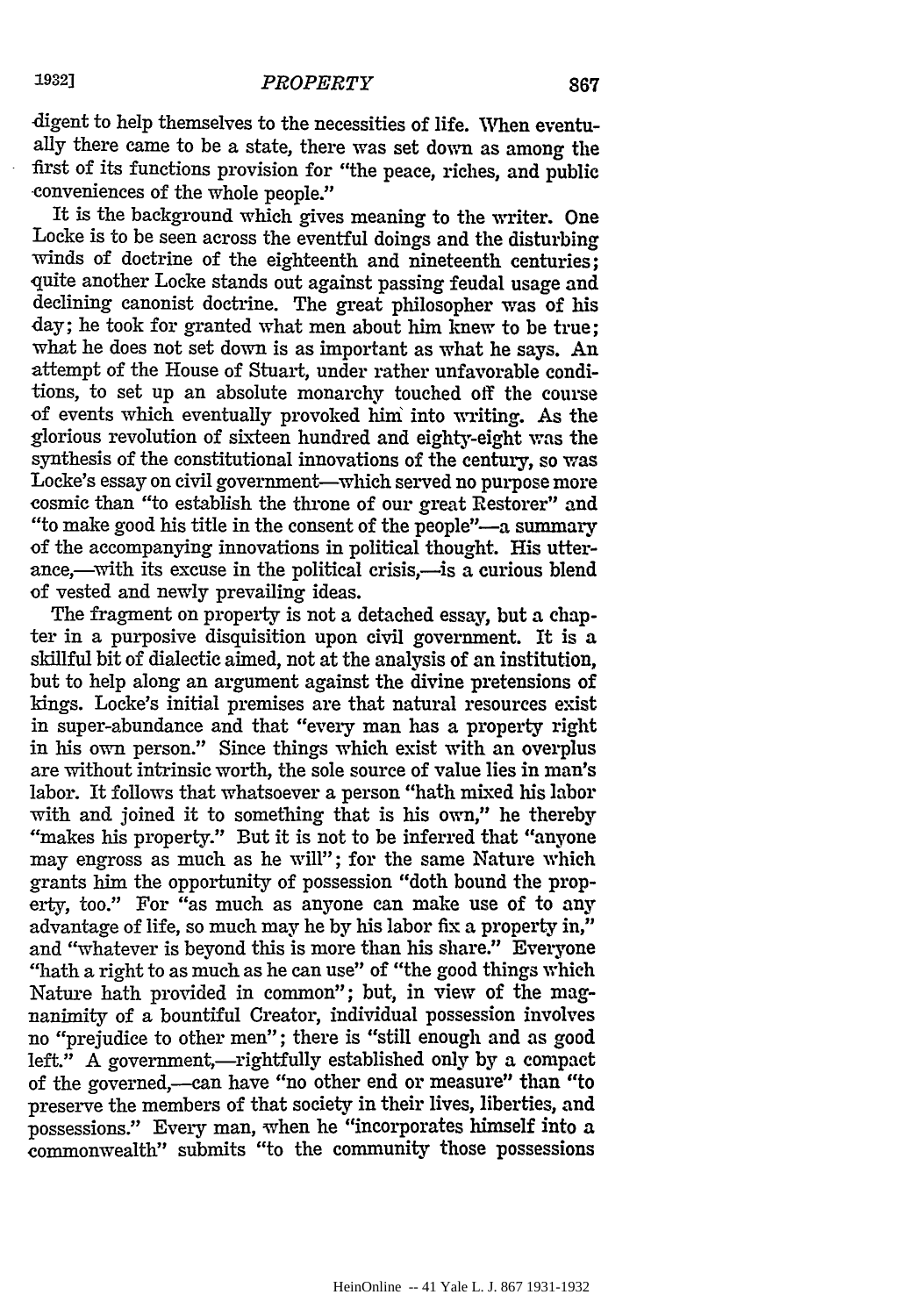which he has" and agrees to be governed by the "majority." But he cannot give up what he does not by nature possess; accord· ingly the power of government can "never be supposed to extend further than the peace, safety, and public good of the people." Its authority cannot be used to the injury of its citizens in "their lives, liberties, and estates." 6 Above all, the acts of rulers must not be "arbitrary" or "at their pleasure," but in strict accord with "standard," "established aand promulgated laws."<sup>7</sup> Here Locke does not cease to be a good mediaevalist; an office is established by contract and is a public trust; not even the monarchy can escape its reciprocal obligations.

In all of this the philosopher is applying the tricks of his trade to the immediate occasion. It is the manner of a craft, in which Locke was a master, to invoke a march of absolutes to the con· demnation of particular abuses. In his day it was beginning to be the fashion to defend an institution rather by proclaiming its rightful origin than by justifying its social function. Locke never disassociates property from the personality of which it is an expression; because it is the creation of man it has the sacredness which he attaches to human life itself. But the subjects of ownership in Locke's pages are consumption goods, land used by its owner, and the tools of handicraft. Corporate wealth and the apparatus of large-scale production and business enterprise are absent from his discussion. In spite of instances drawn almost exclusively from primitive societies,—still unknown to anthropologists,—his argument is not unsuited to an England in which the owner or craftsman managed his own estate or labored in his own shop. It was most useful in defense of ownership in the trades and commerce, which had felt most severely monarchical exactions, and about which he says never a word. But he is too close to mediaeval thought, and too much imbued with the notion

<sup>&</sup>lt;sup>6</sup> The wording of the phrase which occurs again and again in the Civil *Government* varies somewhat. The forms "lives, liberties, and fortunes," "lives, liberties, and estates," and "lives, liberties, and possessions" are tho most common. In the *Petition of Rights,* 1628, the expression is "rights and liberties"; in the Bill of Rights, 1689, it is "the true ancient, and indubi· table" "religion, rights, and liberties" which are to be preserved. In its one appearance, the word "estates," significantly enough, is to be found, not among the liberties but among the obligations of the King's subjects. "The Lord's Spiritual and Temporal, and Commons" agree to "defend their said Majesties ... with their lives and estates." STUBBS, SELECT CHARTERS AND OTHER ILLUSTRATIONS OF ENGLISH HISTORY (1874) 515, 523.

<sup>&</sup>lt;sup>7</sup> The quotations in this paragraph are taken not only from Chapter V., 'f0f Property," but also from Chapters VII, VIII, IX, XI, and XV, "Of Political or Civil Society," "Of the Beginnings of Civil Societies," "Of the Ends of Political Society and Government," "Of the Extent of the Legislative Power," "Of Paternal, Political, and Despotic Power Considered Together," and "Of the Dissolution of Government." The edition of the *Cittil Government* used is that fn the Everyman's Library (1924).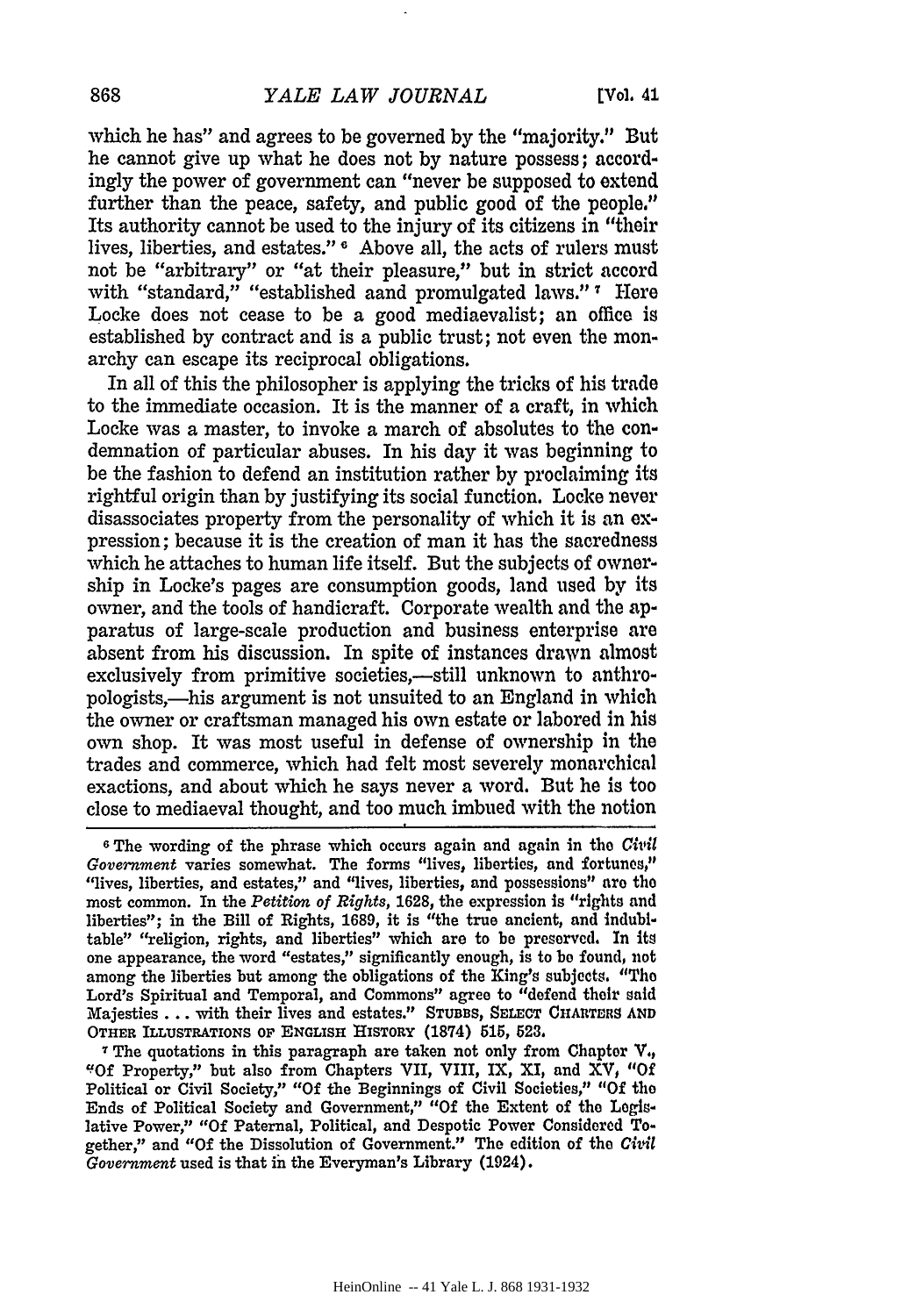of purpose, to let property escape its instrumental character; and with the bounds he sets about ownership any follower of Aquinas would agree. Nor would. a champion of authority set up other than "the common good" as the standard for the abridgment of individual rights. To Locke "property" is a useful counter in an intellectual game,<sup>8</sup> intended to justify the suppression of a royal racket; as a value that stands on its own, it falls far short of an absolute right. It is difficult to make of the Locke who pleads for security of person and fortune against acts of state prompted by "ambition, fear, folly, or corruption"-except by benefit of the thought of posterity,—"the prophet of property."

Importance, however, attaches not to what Locke meant, but to what was made of his words. A stream of influences from near and far endowed the classic lines with enhanced significance. The society of church and commune, of feudal tenure and monastic explanation, declined; with it passed towards oblivion otherworld values, religious sanctions, ecclesiastical discipline, and the ceremonial support of social responsibility. The growth of commerce and of over-seas trade enlarged the market, brought a division of labor into the workshop, and permitted industrial processes to be transformed by the machine. An unplanned-and even unexpected-empire of commerce came with a rush; the course of business proved to be too strange and too turbulent to fall into the leisurely ways of petty trade. The older aristocracy, like the established order, fell back before the shock; and merchant adventurers and men of affairs,--with notions in their heads not alien to their economic interests,—came to be masters of the state. The older scheme of regulation, which aimed to make the trafficking in wares serve the common-wealth, was not formally abandoned; its increasing irrelevance to the conditions and problems of an emerging industrial society merely caused it to fall into disrespect and disuse. Even men keenly sensitive to the instrumental character of industrial activities were disposed to let matters take their own course; amid the whirl of change there seemed to be no sound alternative. After all, it was impossible to tell in advance what would prove wise and what foolish. It was easiest to rationalize doing nothing as if it were a deliberate public policy.

Things were in the saddle; and the thinkers, as is their wont, set out to explain the inevitableness of it all. The ideas in the

s The assumptions underlying the argument are hardly consistent with those used elsewhere by the writer. In the *Essay Concerning the Human*  Understanding Locke refutes the contention that "there are in the Understanding certain Innate Principles" and insists that the mind, like "white paper, void of all characters, without any ideas," receives the materials of the intellecutal process from experience. Although it had its beginning as early as 1671, the *Human Undcrstandmg* was published in the same year as the *Civil Government,* 1690.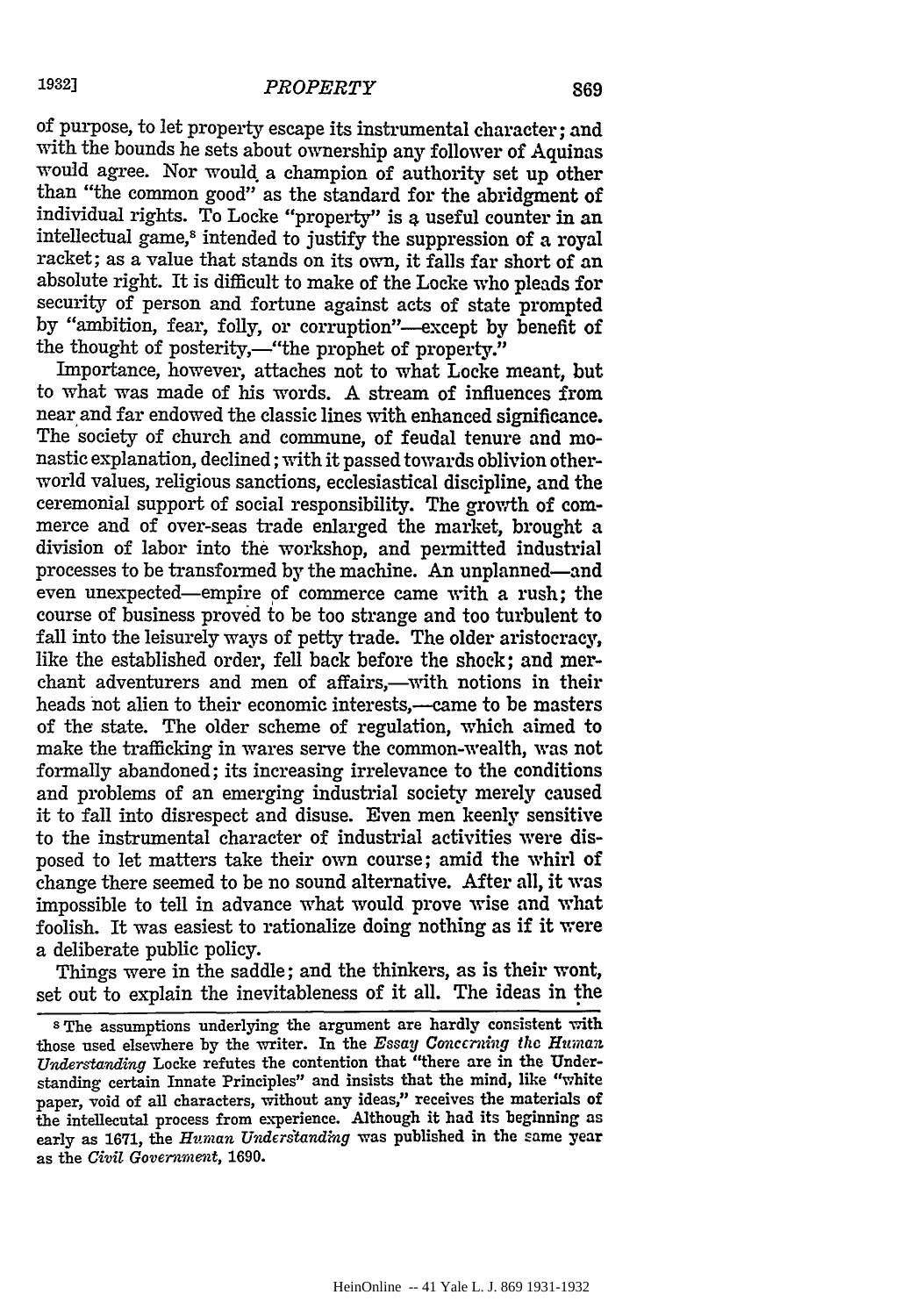heads of the best of men lag behind the facts, and it is of the nature of theory to hold itself aloof from the sordid touch of reality. So an institution that was-or was presently to be-was given the defenses of one that had passed or had only an ideal being. If God, by reason of being the Great Artificer, had become the Supreme Proprietor, so man in his lesser capacity and smaller sphere was a creator, and entitled to the fruits of his own production. To Adam Smith the right of every man " in his own labor" was "the original foundation of all other property" and a proprietary estate represented the accumulated labor of many generations.9 To Hume "the convention" existed "to bestow stn~ bility of possessions" and to insure "the peaceful enjoyment" of what one "may acquire by his fortune and industry." <sup>10</sup> By Blackstone,—to whom nothing "so generally strikes the imagination and engages the affections of mankind, as the right of prop~ erty,"—"bodily labor bestowed upon any subject" was "universally allowed to give the fairest and most reasonable title to an exclusive property therein."<sup>11</sup> Thus for a time even mercantile capital, innocent of such an origin, was explained in terms of land and by reason of labor. When its distinctive character was no longer to be overlooked, the labor theory was made over and capital came to be justified by the pain of the abstinence involved in saving. The effect of this resort to origins was to identify ownership with creation and to give to possessions the sentimental values attached to personality. The "productivity theory" 12 became a mighty prop to laissez-faire; the functions of government, shorn of the powers of regulation, came to be the protection of ownership and the enforcement of contract. It was small wonder that by men of substance and standing society came to be regarded as a "kind of joint-stock company established in the interests of property-owners." 13

<sup>9</sup> ADAM SMITH, AN INQUIRY INTO THE NATURE AND CAUSES OF THE WEALTH OF NATIONS (1776) bk. i, ch. x; bk. iv, ch. v; bk. v, ch, 1.

<sup>10</sup> DAVID HUME, A TREATISE OF HUMAN NATURE (1738), Everyman's Library edition, vol. ii, p. 195.

<sup>11</sup> WILLIAM BLACKSTONE, COMMENTARIES ON THE LAWS OF ENGLAND (1765), bk. ii, ch. i.

<sup>12</sup> In the late nineteenth century "a theory of specific productivity," in whose terms the incomes of labor and capital were explained, came into economic doctrine. Its most skillful presentation is to be found in CLARK, THE DISTRIBUTION OF WEALTH (1899). The cruder notions, of which the professional accounts are refinements, were matters of faith to business men at the end of the century. The "productivity theory" has not yot dis· appeared from the manuals prepared for the use of college classes in economics; but it would be invidious to set down citations.

1a There was, of course, a vigorous dissent; but the writings of tho protestants never became quite respectable. "The Creator of the earth' did not 'open a land office from which the first title-deeds were issued.' "-LARKIN, *op. cit. supra* note 3, at 129, quoting Thomas Paine.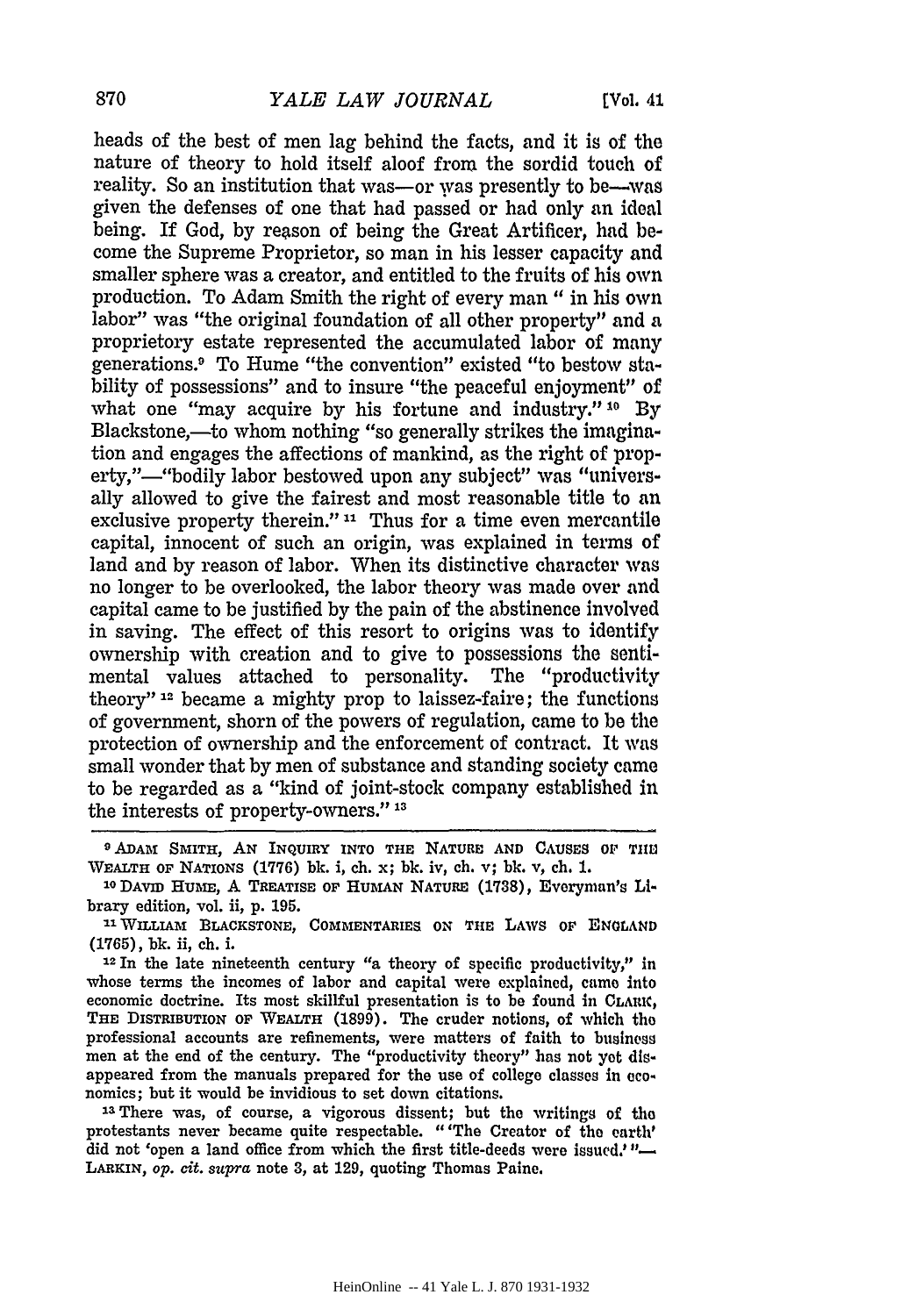In the meantime the cause of property received help from another quarter. Locke had found it expedient to appeal from the government of his day to a higher power; and the laws of nature had stood him in good stead. His natural state is a curious affair, peopled with the Indians of North America and run by the scientific principles of his friend Sir Isaac Newton. But in time the savages were banished and the Newtonian norms grew and possessed social inquiry. Scholars, bent upon being objective, seized with delight the analogue to physics,<sup>14</sup> sought out "the laws" by which trade was governed, and applied mechanical formulas to human activities. The cruder state of nature, which had existed in the beginning or lay without the fringes of civilization, was converted into a prevailing and comprehensive Natural Order. Its contemporary existence enabled the focus of inquiry to be shifted from how things might be made to fulfill their purposes to how they automatically worked. But, if science was invoked, religion was not to be lost; and a very comfortable assumption enabled the venerable concept of "the common wealth" to be retained. "The Creator," as the Great Commentator phrased it, "has been pleased so to contrive the constitution and frame of humanity, that we should want no other prompter to enquire after and pursue the rule of right but only our self love." It was rooted in the foundation of things;  $15$  so it was easily demonstrated that "the common good,"-no longer a subject of conscious bother,<sup>16</sup>—was best promoted by leaving each free to exercise his individual right to liberty and to property. Thus two intellectual worlds were bridged, and an erstwhile objective of public policy remained to crown an apology.17

All of this was not without its effect upon the appreciating lines of Locke's treatise. The events of the decades which passed stirred men's souls; the rising economic interests were supremely

<sup>14</sup> In the later eighteenth and the nineteenth century the analogue to physics is evident in writings in politics, economics, law, ethics, and theology. A dominant thread in the thought of the age might well be set down in an essay with the text, "Tell me a man's analogy and I will expound his system."

~BLACKSTONE, *op. cit. supra* note 11, introduction, sec. 2.

 $16$  An inquiry into the various intellecutal devices by which a conscious concern with public policy was elbowed out of the picture of the social order would throw much light upon the concept of property in public affairs. It is, however, too much in the nature of an excursion to have a place in these pages.

<sup>17</sup> "Thus the idea of purposiveness or teleology disappears also from social theory; and an atomistic view of society alone remains."-LARKIN, op. *cit. supra* note 3, at 109. This is hardly exact; the truth is rather that men needed no longer to take conscious thought to make industrial activities serve social ends. The idea of purpose was much too valuable to be lost; it was because "self love" and "social" were made the same that the mechanistic explanation became "the great apology."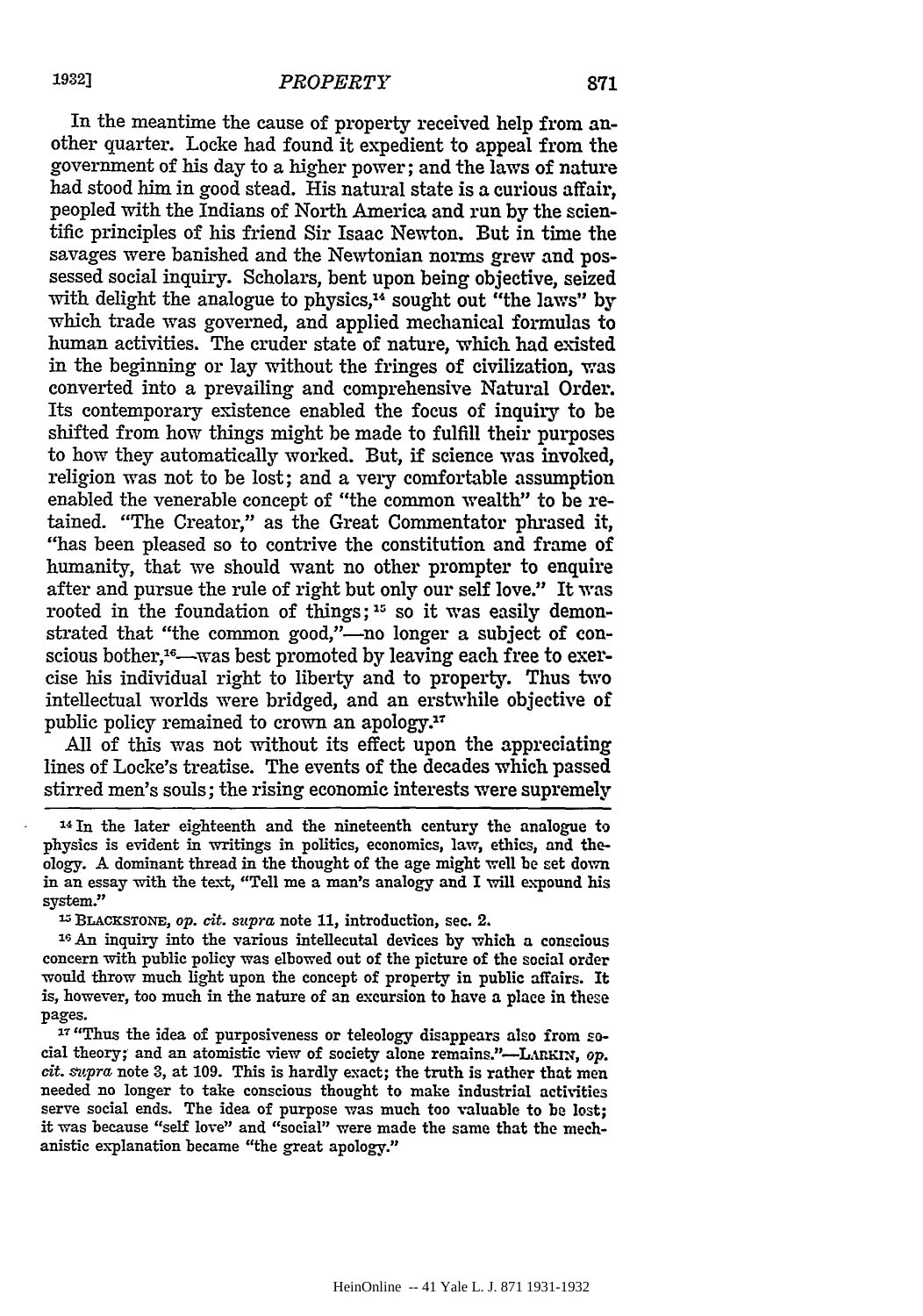important to those whom they concerned. As yet there was little place in political speculation for tentative hypotheses; men of strong faith demanded verities and were content with nothing less than absolutes; they clung to their dogma as to a religious creed. The background of Locke's thought was forgotten; his silences were overlooked; the conditions and peradventures in his argument were brushed aside. His propositions, no longer limited in meaning by his reasons, became general truths; his expediences, freed from the exigencies of cause and occasion, blossomed out as cardinal principles of government. The motley thing called property became a simple, autonimous entity, the basis of a natural, an inalienable, an indefeasible right. It was, -thanks to the Great Absolute who had replaced a more capri· cious deity, 18-alike an element in the Providential Plan and an aspect of the Order of Nature itself. The men of "the enlightenment" and of a developing industrial culture,—who always thought of cause as individual and never as social,-looked into Locke's essay, found it good, and read therein their own sense and reason.

It was easy .enough for America to accept Locke; or, at least, to employ his phrases as sanctions for their own borrowed-or native-political thought. If, in his scribbling, the philosopher had one eye upon the reformed English throne, his other was fixed upon the new continent and the possibilities which it offered for a better ordered society. The great open spaces and the bountiful gifts of the Creator appear constantly in the essay on civil government. There labor was of much and land of little importance; and there, if anywhere, man made things valuable by mixing his sweat and toil with them. Long after Locke had passed on,—and the problems with which he was concerned were forgotten by all except students,— the exploitation of a continent and the establishment of an industrial system gave breadth to personal opportunity. Along a continuing frontier, where industry was blazing new paths as well as where pioneers were settling new lands, the ideas of individualism flourished. In a country in which there was not over-much of "feudal nonsense" and public opinion was little tainted by canonist doctrine, it was certain to possess vitality. In time the masses of men were destined to end their days as wage-earners; yet the hope in every man's breast of becoming a property-owner lived on. Opinion, long after the machine and the corporation had transformed society,

<sup>1</sup>s In the history of ideas, it is interesting to note the changing character of the deity. He is recreated by each age, a little belatedly, in its own likeness. As the god of the Middle Ages was a royal personage, whose favor was to be won by prayers, so the deistic god of the later eighteenth century was the God of Nature whose will was expressed in universal laws.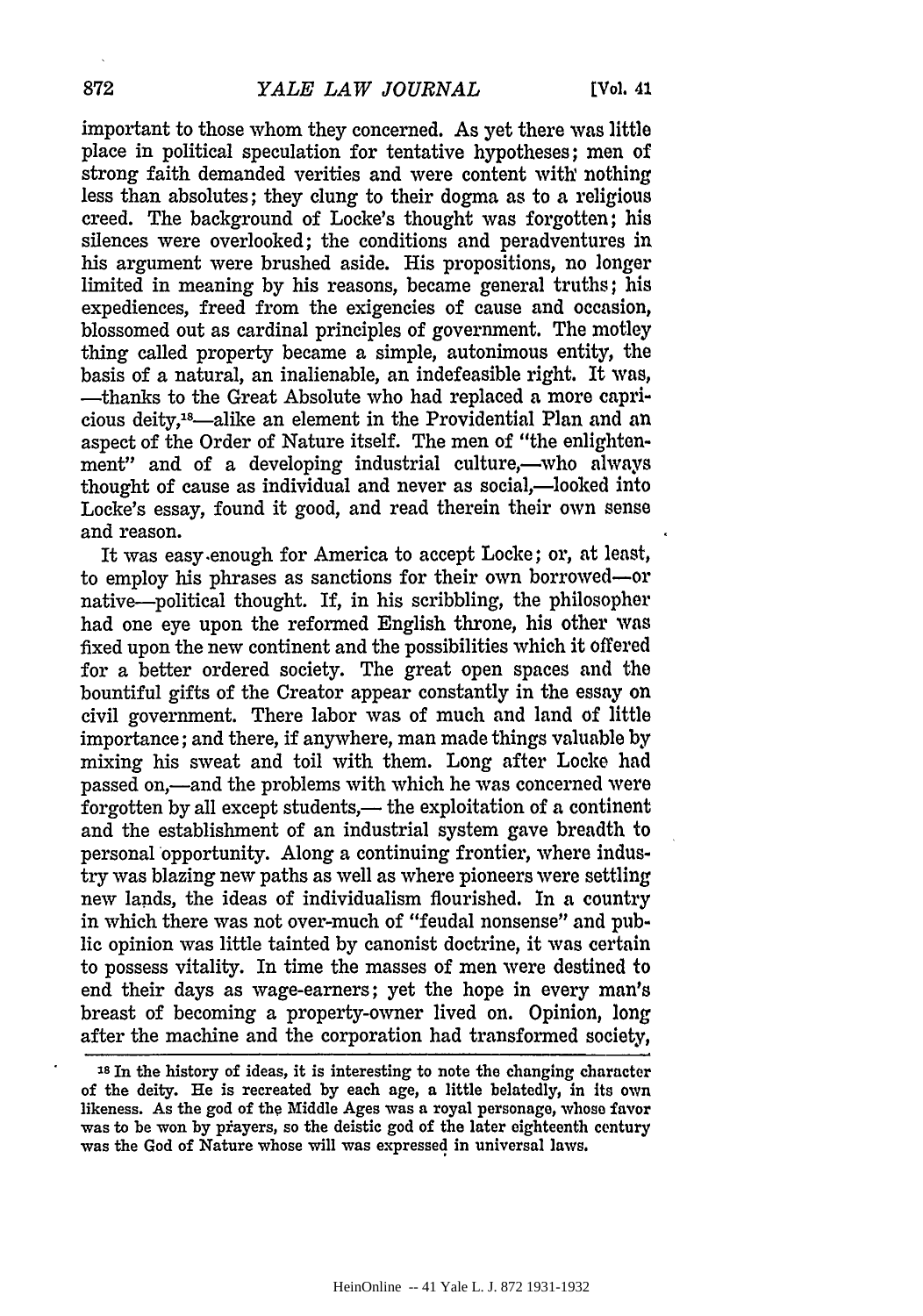still professed allegiance to the creed of individualism;-and opinion is mightier than fact.

In this country Locke became the gospel of liberty and property. It is true that in its early days the staid authorities at Yale, -probably because they were already possessed of ''light and truth,"-warned their students against the corrupting doctrines of the Oxford philosopher; but the books got about. Men who were later to shape "the course of human events" knew "their Locke" and with him viewed the overthrow of the last of the Stuarts "as an act of reasonable men defending their natural rights against the usurping king who had broken his compact." 10 Friction with the mother country grew,-and out of Locke's arguments<sup>20</sup> a case was contrived against acts of Parliament<sup>21</sup> which threatened the purses of Colonial merchants. The political ties with the crown had to be broken,—and Mr. Jefferson found in the Civil Government the raw material for his organ-like prelude to the Declaration of Independence.<sup>22</sup> A number of erstwhile colonies had to be welded into a union,—and from the same storehouse ideas were drawn for incorporation into a Constitution which was to be "the supreme law of the land." In it "the forces" of democracy" were "set over against the forces of property" and a "fundamental division of powers" was effected "between voters on the one hand and property-owners on the other." 23 If, in the

<sup>19</sup> BECKER, THE SPIRIT OF '76 (1926) 14.

20 It is not safe to dogmatize about the native and the borrowed clements in the case of the Colonies against the Mother Country. There was, to be sure, quite an importation of intellectual thunder and no small reliance upon Locke. But the occasion was a novel one, the parties to the struggle had their own distinctive positions, and the events of intellectual combat took their own course. When the smoke of battle and the clouds of dialectic were lifted, our Revolution was discovered to have been a rather different one from the show the English had put on in the preceding century. 21 A curious twist was given to the dialectic of the great philosopher by

the course of events. Locke's argument is a justification of revolution against an irresponsible monarchy; the occasion demanded a protest of humble subjects of His Majesty against acts of Parliament. Locke elevates the rights to life, liberty, and estate above "the legislature"; but he does not distinguish the legislature from the executive. At the time of the break with England, nearly a century later, the supremacy of Parliament had come to be incorporated into the British constitution, and in America the new-fangled theory of the separation of powers was beginning to be in the air. The dialectical attack upon parliament did much to inculcate the idea of the invalidity of legislative acts, and hence played its ideological role in the rise of the doctrine of unconstitutionality.

<sup>2</sup>2 The turn of events which led to the separation from the crown simpli· fied the argumentative problem, and brought Locke once more to the rescue. For a critical account of the use of borrowed intellectual wares see BECKER. THE DECLARATION OF INDEPENDENCE (1922).

<sup>23</sup>HADLEY, THE CONSTITUTIONAL POSITION OF PROPERTY IN AMERICA, in The Independent, for April 16, 1908, reprinted in HAMILTON, CURRENT Eco. NOMIC PROBLEMS (3d ed. 1925) 764.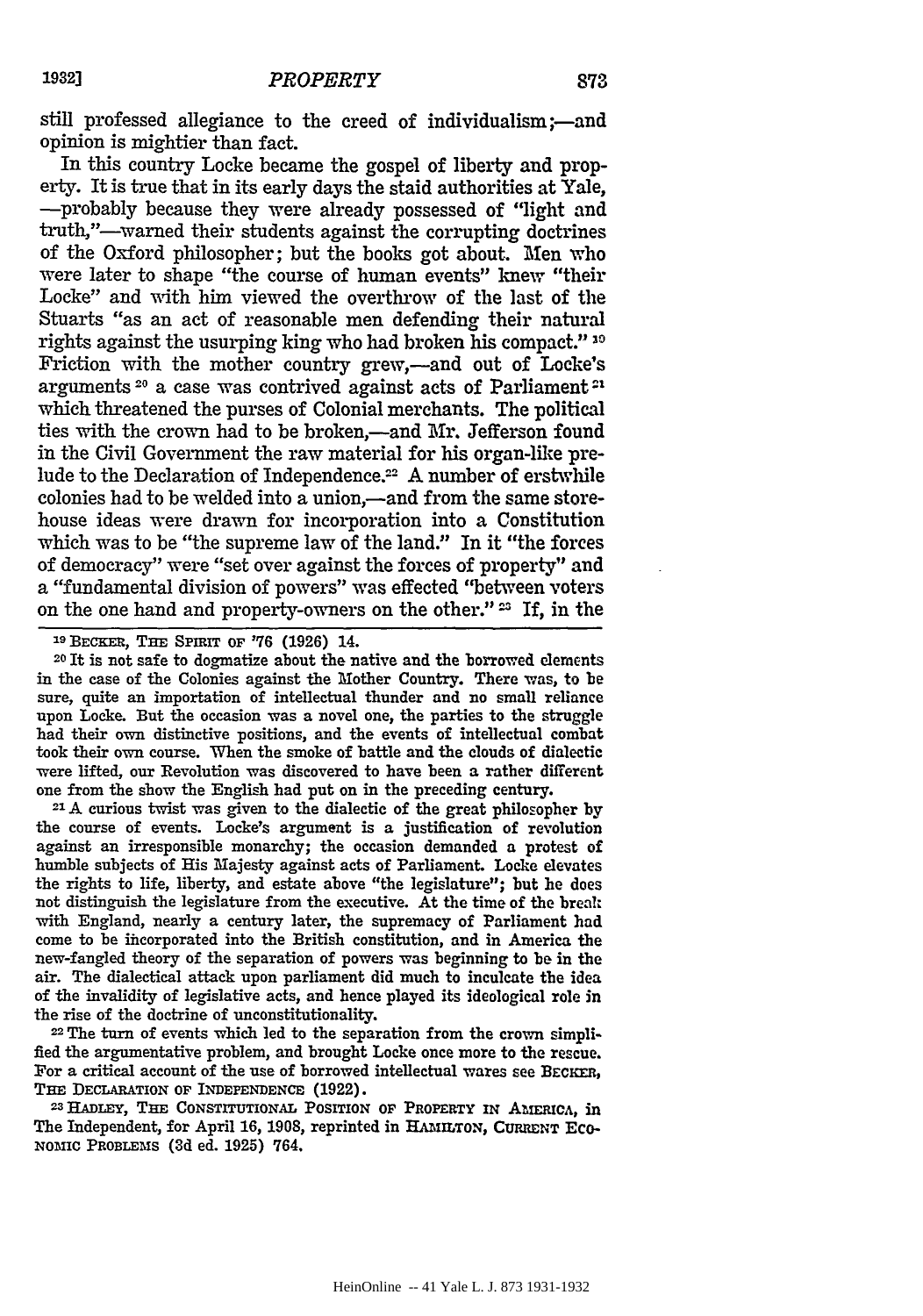provisions engrossed on parchment, the influence of Locke is not explicit, it is manifest in "the bill of rights" which was presently appended to the document.24

The Civil War brought its new burst of freedom,—and through the Fourteenth Amendment an injunction against arbitrary in· terference with "life, liberty, and property," was laid upon the states. The modern industrial system came into being—and the most Lockian phrases 'in the Constitution were employed to guard its integrity. The property which Locke knew,—or perhaps only wrote about,—receded; and business enterprise won for itself certain immunities from its former over·lord the state. The United States Supreme Court, with the help of the phrase "freedom of contract," declared invalid state statutes which did such things as regulate the weight of loaves of bread, $25$  prohibit the use of shoddy in manufacture,<sup>26</sup> and fix the fees to be charged by employment agencies;  $27$  and invoked the word "property" to establish a judicial review of the findings of administrative committees in matters relating to the rates,<sup>28</sup> valuation,<sup>29</sup> and even the charges for depreciation,<sup>30</sup> of public utilities. Locke assailed the divine right of kings,—and penned words which have been used to enthrone ownership. Thus was an intellectual heritage passed on from a decaying feudal to a rising industrial society.

Such is the story as it is told; or rather the story which one reader discovers in these pages. Verbal coinage always passes somewhat uncertainly, and a pondering over fascinating chapters confers no ability to pass along their meaning with precision and fulness. The manner of the book makes none too easy access to its thought. The essay was written as a doctor's thesis and does not escape the blight of that institution. The author nevers allows a passion for his subject to make him unmindful of academic standards. His style is heavy with the fruits of scholarship; the inescapable bundle of notes of the researcher is all but omnipresent; and at points one must dig deep beneath erudition to recover the thread of argument. And, for all the mass of ma-

2s Burns Baking Co. v. Bryan, 264 U. S. 504 (1924).

2a Weaver v. Palmer Brothers Co., 270 U. S. 402 (1926).

21 Ribnik v. McBride, 277 U. S. 350 (1928).

<sup>28</sup> Ohio Valley Water Co. v. Ben Avon, 253 U. S. 287 (1920); Southorn Bell Telephone Co. v. Public Service Commission of Missouri, 262 U, S. 276 (1923).

20 Saint Louis and O'Fallon Ry. v. United States, 279 U. S. 461 (1920). ao West v. United Railway and Electric Co., 278 U. S. 567 (1929).

<sup>&</sup>lt;sup>24</sup> "Indeed the remarkable thing about the Constitution is the absonce of any declaration of individual rights such as is contained in tho Declaration of Independence."-LARKIN, op. cit. supra note 3, at 161. The author overlooks the fact that the addition of a "bill of rights,"-the first ten amendments,-was the price paid by the supporters of the document to secure its ratification by the states.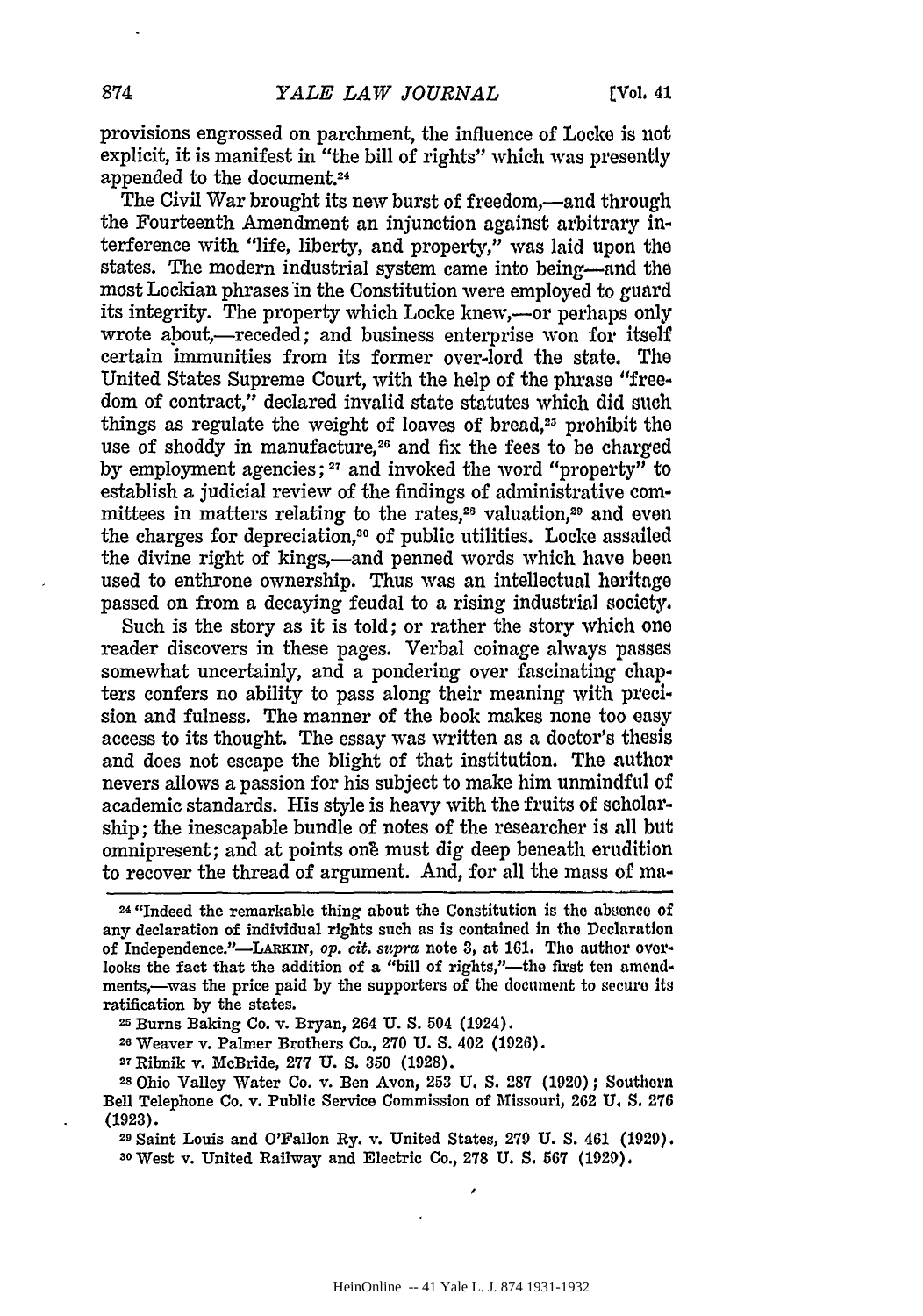terial, chapters in the story seem to be strangely incomplete. Accordingly, in an attempt at summary, a resort has had to be made to other writings to fill in blanks and to clear up obscurities in the narrative. An even greater hazard attends the necessity of setting it all down in terms somewhat alien to the intellectual system in which it was written. In spite of its concern with law, there is mention in the book neither of Maitland nor of Holmes. Though this is just the theme to invite it, the essay bears little mark of the ways of thought of Veblen. The account is historical, rather than genetic; and doctrinal, rather than ideological. The color is to be found in the indignation of the preacher, not in the irony of the artist. In the background is to be discerned the influence of the minds and spirits of Figgis and Gore and R. H. Tawney. The conversion of the prophetic narrative of a neocanonist into a chronicle of the emergence of a legal institution is no automatic task.

The great bother about the book is that it is weakest where the unfolding drama demands that it be strongest. The emergence of parliamentary supremacy in England denied to the property of Locke a place above the legislature. But his ideas took their way westward, and the author's search fails to discover their growth in the New World. His initial difficulty is a lack of acquaintance with things American. His sources are good of their kind; but many of them are secondary, and as a whole they are not adequate to his requirements. He overlooks the changes in the status of persons and the rights of ownership which attended the American Revolution.31 He leans too heavily upon Beard in presenting the conspiracy theory of the passage of the Fourteenth Amendment; he endows the captains of a rising industry with a capacity for forward plan and deep plot which they are not usually understood to possess. His account of the constitutional sacredness of property is made up, not from the U. S. Reports,—more than one set of which is to be found in London, but out of Beard. $32$  A picture of a picture of the first Minnesota

<sup>21</sup> It is probably captious to quarrel with a British scholar because of his lack of acquaintance with general American history, and a single example must be made to suffice. The author writes that "during the War of Independence  $\ldots$  little time was left to" the various States "to consider their particular interests as individual entities." Larkin op. *cit. supra* note 3, at 151. This sentence would not have been written had the author been acquainted with the delightful Princeton lectures to be found in JAMESON, THE AMERICAN REVOLUTION CONSIDERED AS A SOCIAL MOVEMENT (1926).

<sup>32</sup> BEARD, Contemporary American History (1920), 73, 86-87.

The .American writer is not to blame. Against a charge of overstatement, it needs to be set down that Beard wrote, "the Supreme Court has declared very little social legislation invalid." Op. cit. at 87. Against a charge of understatement, it is to be noted that Beard wrote in 1910.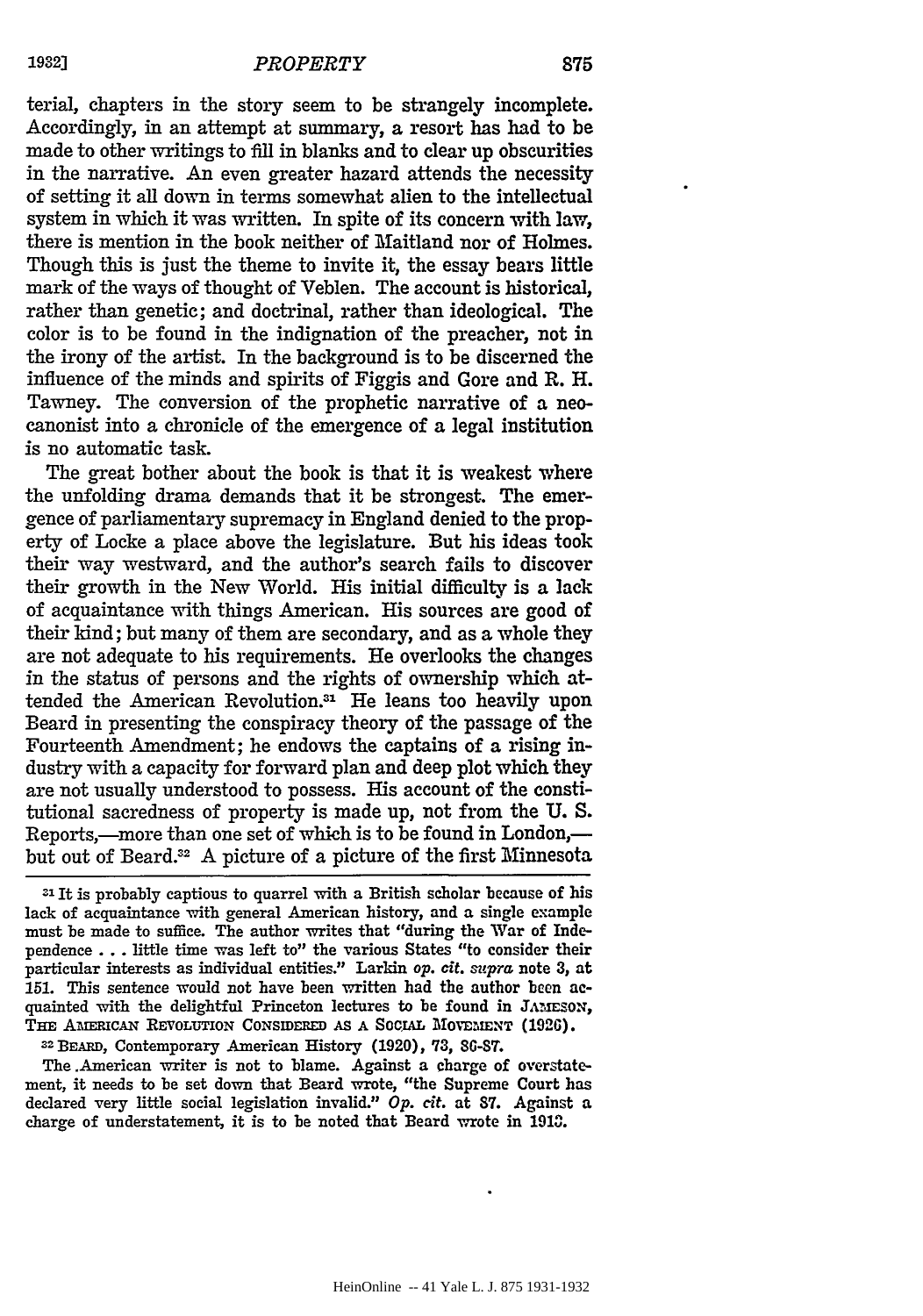rate case,<sup>33</sup> by persons not unversed in the art of selection, is not a substitute for the original holding. Nor does a trio of cases at second-hand furnish quite enough evidence to support a generalization about the attitude of the United States Supreme Court towards social legislation,-especially when two of them happen to be decisions of other tribunals.<sup>34</sup> And his reference to "the cast iron character of the Constitution" 35 must look strange to the eyes of even the most conservative jurists. But in general the fault is not so much that details are wrong or irrelevant as that they are not properly evaluated and used. The reality of a cluster of usages is never to be captured in a series of items thumbed out of books; words and events are dependent for their rightful places in a narrative upon the maturity and understanding of the historian. An even greater source of weakness is the author's lack of intimate acquaintance with the changing human arrangements which make up the judiciary. The complimentary institutions of "the higher law"  $36$  and "judicial review,"—without which property could never have come into its constitutional own,-receive scant attention in these pages. The idea-of-thebook finds its most distinctive expression in the protection accorded to property by.the courts; it is embodied most completely in the usages which make up judicial review; its tangled and colorful actuality is most evident in the decisions under the Fifth and the Fourteenth Amendments. Here is the climax of the history ;—it makes its dull appearance and is gone.

The argument passes on to other matters; *81* and yet the impact of established idea upon emerging institution is the proper theme of the story. In Locke's discourse "property" follows directly after "slavery"; in his pages a man's estate is the means of life; in his thought "liberty" and "property" are almost a single word; he seems even to disclaim the relevancy of his philosophy to a money economy. A concept of property-inseparable-from-personality served well the social policy of a pre-industrial era. As an abstraction it fits neatly enough the game taken from the wild herd, the homestead carved out of the wilderness, or even the shop of the petty tradesman. It served well the

<sup>35</sup> Larkin, op. cit. supra note 3, at 166.

 $\cdot$ 

3G See especially Corwin, *The "Higher Law" Background of American Constitutional Law* (1928-1929) 42 HARV. L. REV. 149, 365; and Grant, Tho *Natural Background. of Due Process* (1931) 31 CoL. L. REV. 56. ,

<sup>37</sup> The chapter on France, which serves the purpose of comparison, seems hard to justify. If the technique of printing permitted it to be hauled up alongside, it might not be out of place. At the end of the volume it ia an anti-climax.

s3 Chicago, Milwaukee & St.·Paul Ry. Co. v. Minnesota, 134 U. S. 418 (1890).

<sup>34</sup> One is the first Minnesota rate case, *supra* note 32. Although no citations are given, the other two are undoubtedly In re Jacobs, 98 N. Y, 98. (1885), and Godcharles v. Wigeman, 113 Pa. 431 (1886).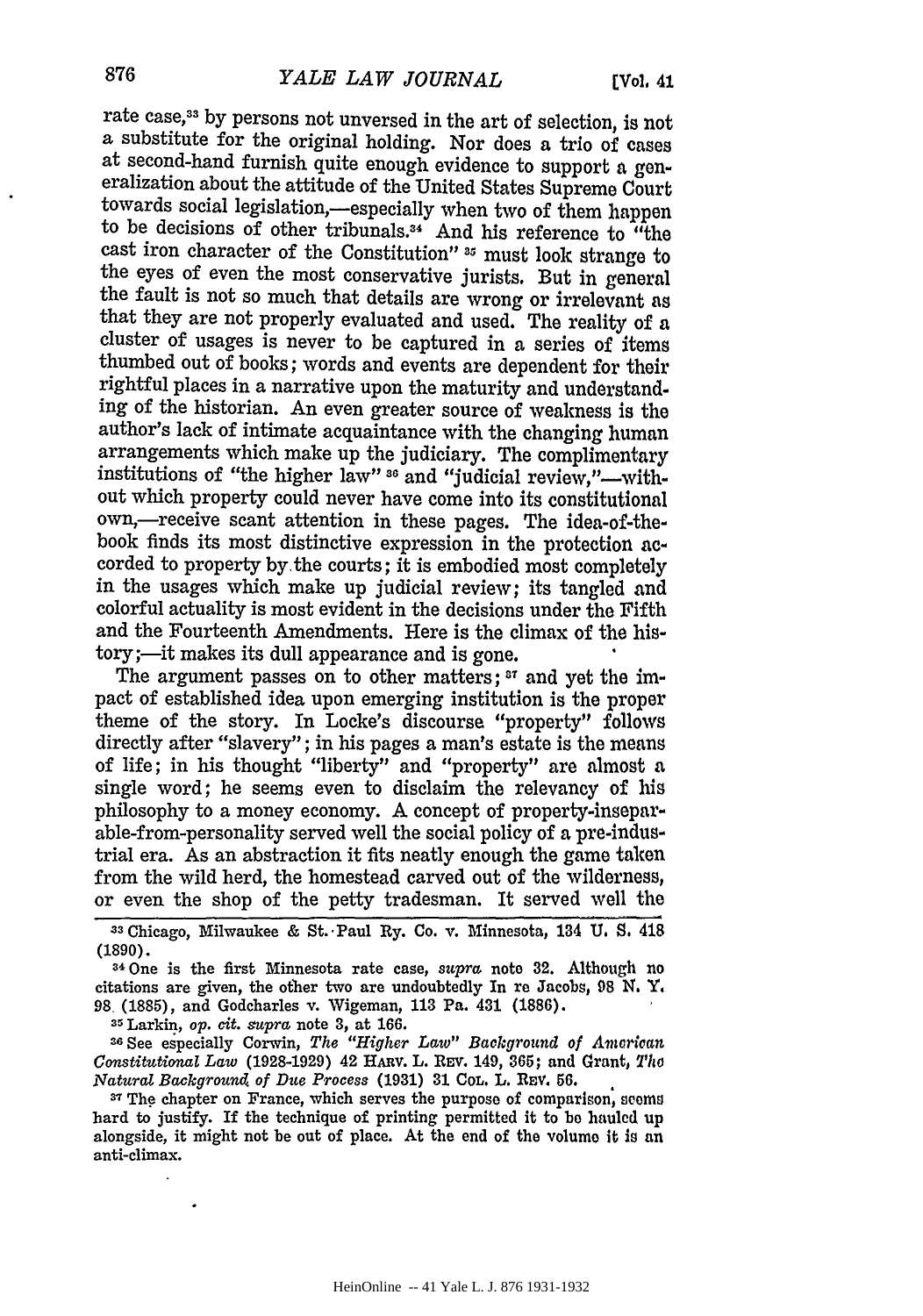common-sense of an America which was "on the make." The phrases of the Fourteenth Amendment were initially invoked in behalf of the right of the working man to his trade;  $35$  they were first used by the United States Supreme Court as a sanction for safeguarding personal opportunity.<sup>39</sup> As late as the turn of the last century justices were not yet distinguishing between liberty and property; in the universes beneath their hats liberty was still the opportunity to acquire property.40

The coming of industrialism left its impact upon the words of Locke. It separated the laborer from the instruments of production, articulated establishments into an industrial system, and enabled a capitalistic ownership to come into the repute of a personalized property. The parallel growth of judicial review made the judiciary the overlord of the legislature, assigned to it a role in the control of the economic order, and gave to the ownership of corporate wealth the protection of the Constitution. In this recent chapter—which goes no further back than the eighteen hundred and nineties— the property of the Reports is not a proprietary thing; it is rather a shibboleth in whose name the domain of business enterprise has enjoyed a limited immunity 41 from the supervision of the state.<sup>42</sup> Even now it is not the taking

*w* Yick Wo. v. Hopkins, 118 U. S. 356 (1886).

<sup>40</sup>Here there is probably a difference between the imported ideas of Locke and the indigenous American intellectual product. Locke made property a means to liberty; a late nineteenth century jurist, Mr. Justice Field, for example, probably made liberty a means to property.

41 The statement of Judge Van Orsdel, of the Court of Appeals of the -District of Columbia, in declaring unconstitutional a statute providing for a minimum wage for women workers in industry, goes quite beyond the most advanced position taken by the United States Supreme Court: "It should be remembered that of the three fundamental principles which underlie government, and for which government exists, the protection of life, liberty, and property, the chief of these is property." Children's Hospital v. Adkins, 284 Fed. 613, 622 (1922).

<sup>4</sup><sup>2</sup>If there is such a thing as substantive law, the formula used by the courts for the determination of constitutionality is Lockian. The philosopher would suffer persons to be impaired in "their lives, liberties, or estates" only for "the common good." The rights of life, liberty, and property currently have to take their chance against the claims of "the police power."

<sup>&</sup>lt;sup>33</sup> The brief of the former Mr. Justice Campbell in the Slaughter House Cases, 16 Wall. 36 (U. S. 1873), is path-breaking. His argument, which leans heavily upon Adam Smith and Mr. Jefferson, is not Locke; but it is made out of the stuff and in the manner of Locke. The right to life, liberty, and the pursuit of happiness includes the right of the working man to his trade and is entitled to the protection of the higher law against an act of a state establishing a monopoly. It is set down in terms of the privileges and immunities of citizenship; but later was with revisions translated into the terms of the due process clause by Bradley and Field, JJ. Its mutations cannot be followed here; eventually it ceased to be an expression of Jeffersonian democracy.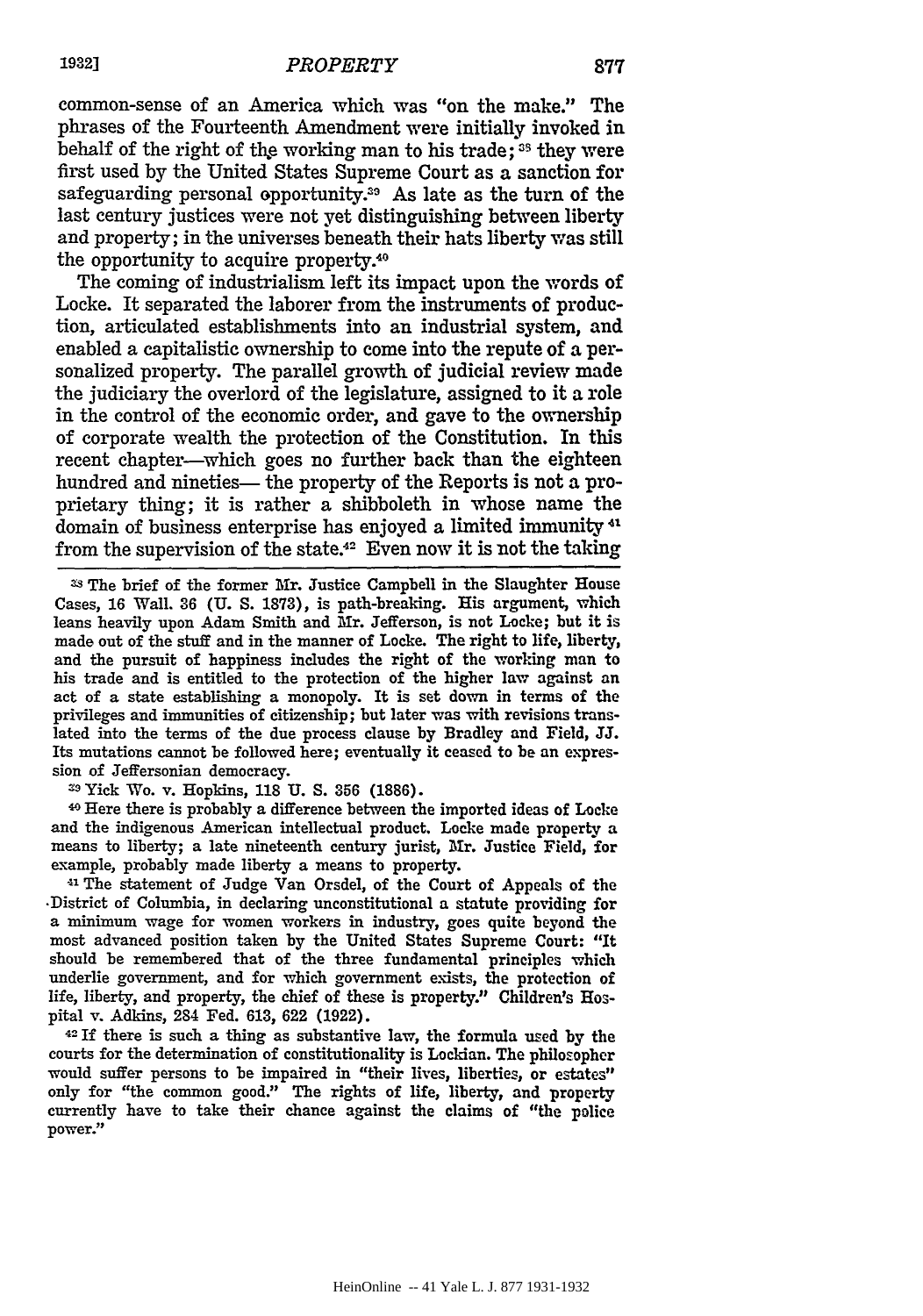of physical things or,—except in public utilities,—the diminution of financial assets which prompts the intervention of the courts. If, in cases involving the regulation of business, a pecuniary detriment substantial enough to show up in the balance-sheet had to be demonstrated,<sup>43</sup> federal jurisdiction would have been much restricted. In the annals of the law property is still a vestigial expresion of personality and owes its current constitutional position to its former association with liberty. If that place is not its by intellectual succession,<sup>44</sup> the fault lies with the march of events which has taken from Locke's principles the support of his own reasons and their relevancy to the world of affairs.

Against the background of a developing industrial culture the position of property in constitutional law is somewhat anomolous. In the world of here and now, justification-by-origin has gone the way of all doctrine. The individual is no longer thought of as a miniature god who has a title to his own creation. It is now impossible to place a mark of personal workmanship upon any chattel; a multitude of men have mixed their labor—and many another personal contribution beside—into such earthly possessions as a motor-car, a sky-scraper, a railroad, a going concern, and a handful of intangibles. In an economic order which comprehends all men the technical contribution of the indiviual to usable wealth cannot be isolated and measured. Nor can "the worth he has produced" be determined except in terms of the market value of his services or property,—and that is begging the question. Instead his relationship to a gigantic industrinl order, into whose keeping he gives his services or his productive possessions and from whose store-house he fetches away his liv-

43 It has chanced, as often as not, that many reforms, against which there has been vigorous protest, have been shown by experience rather to promote than to injure business interests. The reduction of tho hours of labor and compensation for industrial accidents may be mentioned as examples. The anomaly has not been unknown of a court declaring invalid the legislative prescription of industrial standards which enlightened business establishments were adopting in their own pecuniary interest.

<sup>44</sup> The office of the Supreme Court has not been unaffected by the clash between "human" and "material" values which has attended the coming of industrialism. It has brought uncertainty-and even some confusion--alike into political theory and into the judicial process. The author of *Property in the Eighteenth Century* rebels at putting property above the state, but seems willing to accord such a place to personal freedom. If in this matter his political theory gives him bother, he shares his perplexity with the majority of the United States Supreme Court at its last term. The court was then willing to create presumptions in order to deny to "freedom of contract" the protection of the Constitution; it was unwilling to indulge the same presumptions when they would have denied to "freedom of speech" the protection of that immortal document. O'Gorman v. Hartford Insurance Co., 282 U. S. 251 (1931); Near v. Minnesotn, 283 U. S. 697 (1931). See also Shulman, *The Supreme Com'i's Attitude Towcml Liberty of Contract and Freedom of Speech* (1931), 41 YALE L. J. 262.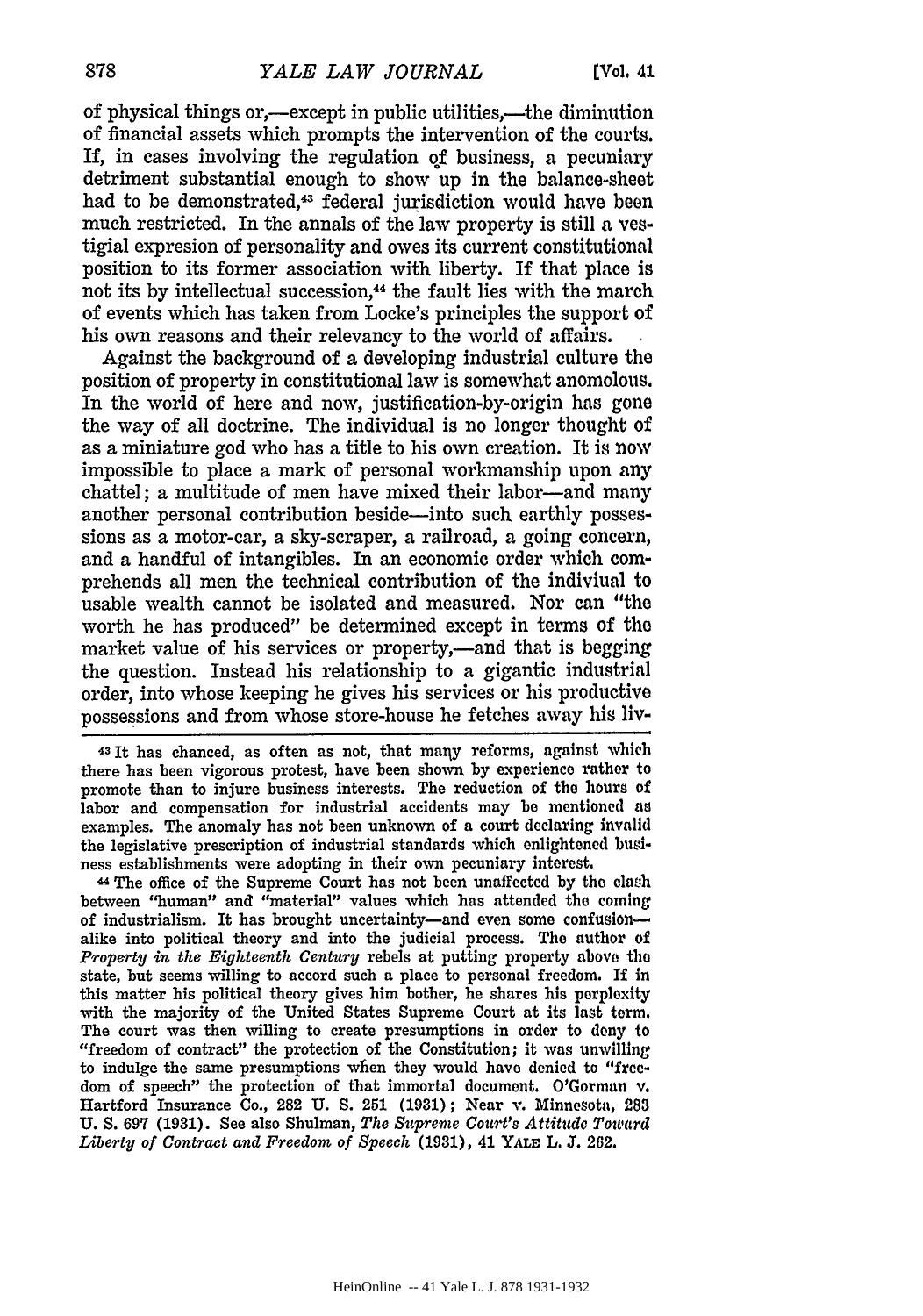ing, depends upon a tangled scheme of social arrangements. The coming of industrialism has made of "liberty" and of "property" convenient names for changeable bundles of specific equities. Personal liberty as an abstraction has no worth; unless it is freedom to think and to express opinion, to seek and to do, it is empty of meaning; its substance lies in a right of access to the opportunities afforded by the prevailing society. Likewise the essence of property is the freedom of the owner in relation to his possession. Neither "liberty'' nor "property'' is antecedent to the state or beyond the domain of public control. Each is but a name for a cluster of prevailing usages,—certain to change and subject to amendment,—which binds the individual to the social order. The property which Locke justified by natural right was an isolated possession of personal origin; the property which is the concern of constitutional law is an aggregate of rights inseparable from the gigantic collectivism of business. It was not the fault of Locke that he had to write his immortal lines towards the close of the seventeenth century.

Nor is Locke to blame that he did not anticipate the perils which currently lie in wait for our possessions.<sup>45</sup> The nuisance of royal power had been abated before he wrote, and within a century his checks upon irresponsibility had found expression in constitutional government. But his thinking was not proof against paradox; and to the decree of fate that man contrives his formulas and time and chance rewrite them, he was granted no personal immunity. A supreme law is invented to guard the rights of the people against an unrepresentative government. Then the legislature becomes popular, the judiciary proclaims itself interpreter—and the divine right of kings is replaced by the oligarchy of the robe. An amendment is added to the Constitution to make the people secure in their persons and property against arbitrary acts of an untrusted officialdom. Then corporations become persons, established interests are accounted property, social legislation appears as deprivation—and a democratic

<sup>45</sup> The United States Supreme Court has taken "judicial notice" of the depression, "the outstanding contemporary fact, dominating thought and action throughout the country."-Mr. Chief Justice Hughes, speaking for an undivided court, in Atchison Topeka and Santa Fé Ry. v. United States 52 Sup. Ct.146, 149 (1932). A minority of the court has accorded recognition to some of the hazards which currently lie in wait for property. "There must be power in the States and the Nation to remould, through experience, our economic practices and institutions to meet changing social and economic needs. I cannot believe that the framers of the Fourteenth Amendment, or the States which ratified it, intended to deprive us of the power to correct the evils of technological unemployment and excess productive capacity which have attended the progress of the useful arts."-Mr. Justice Brandeis, dissenting, in New State Ice Co. v. Liebmann, 52 Sup. Ct. 371, 386 (1932).